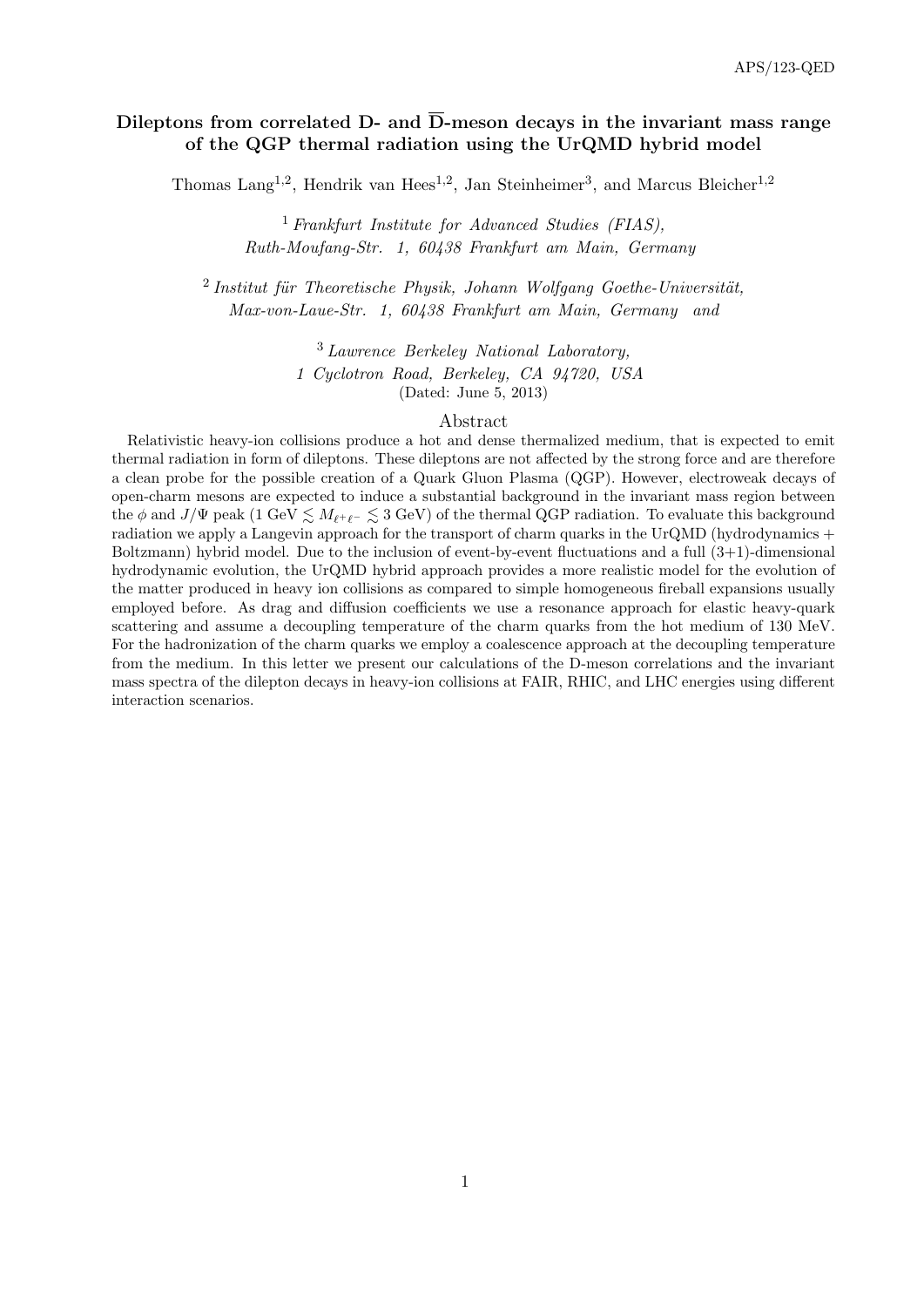# I. INTRODUCTION

In the spirit to explore the possible existence of a phase of matter with quarks and gluons as degrees of freedom, the Quark Gluon Plasma (QGP), various attempts have been made to propose observables for its verification [1–3].

One particularly interesting probe for the exploration of the QGP are charm quarks. Charm quarks are produced in the hard primary parton-parton collisions in the pre-equilibrium phase of the matter evolution. Since the quantum number charm is conserved in the strong interaction, charm quarks are produced as charm-anti-charm pairs and are emitted dominantly back-to-back due to momentum conservation. In the following evolution of the (locally thermalized) medium, the charm quarks traverse the QGP and finally hadronize to  $D/\overline{D}$ -mesons when the system cools down. These  $D/D$ -mesons decay to electrons and positrons and can be measured. The angular correlations between the decaying  $D/\bar{D}$ -mesons lead to correlated  $e^+e^-$ -pairs which populate the invariant-mass spectra. Depending on the strength of the medium interaction of the  $D/D$ -mesons and their momentum change during the hadronization process a different strength in the angular correlations have already been explored in [4, 5] using a Langevin approach on a Bjorken's hydrodynamics background. In this study a substantial modification of the correlations distributions in the partonic phase was found. The modification in the hadronic phase, however, seems to be negligible.

Apart from learning more about D-meson interactions in the medium, such calculations can also be utilized to learn more about thermal QGP radiation. Thermal dilepton radiation of the hot and dense matter allows to draw conclusions on the matters nature, i.e., to determine its temperature and the in-medium properties of the electromagnetic current correlation function, which is closely related to the spectral properties of the light vector mesons,  $\rho$ ,  $\omega$ , and  $\phi$ , in the low-mass region,  $M_{\ell^+\ell^-} \lesssim 1$  GeV [6–8]. Unfortunately though, background radiation complicates these measurements. By far, the most important contribution to this background radiation in the invariant-mass range between the  $\phi$  and  $J/\Psi$  peak of approximately 1 GeV to 3 GeV is the dilepton radiation originating from open-charm decays, where it competes with the thermal radiation from the partonic phase of the fireball evolution. This background yield is sensitive to the energy loss of charm quarks in the medium. Thus, the knowledge of charm quark and D-meson interactions in the hot medium provides us with insights to the thermal QGP radiation.

In this paper we explore the D-meson correlations and the invariant mass spectra of D-meson dileptons at FAIR (Au+Au at a beam energy of  $E_{\text{lab}} = 25 \,\text{GeV}$ ), RHIC (Au+Au at  $\sqrt{s_{NN}} =$ 200 GeV) and LHC (Pb+Pb at  $\sqrt{s_{NN}}$  = 2.76 TeV). For this purpose we use a hybrid model, consisting of the Ultra-relativistic Quantum Molecular Dynamics (UrQMD) model [9, 10] and a full (3+1)-dimensional ideal hydrodynamical model [11, 12] to simulate the bulk medium. The heavy-quark propagation in the medium is described by a relativistic Langevin approach.

Similar quark-propagation studies have recently been performed in a thermal fireball model with a combined coalescence-fragmentation approach from Rapp and Hees [13–19], in an ideal hydrodynamics model with a lattice-QCD EoS [20, 21], in a model from Kolb and Heinz [22], in the BAMPS model [23, 24], the MARTINI model [25] as well as in further studies and model comparisons [26–30]. Previous studies, that focus on the correlation of D-mesons and/or invariant mass spectra in transport models, can be found in [4, 5, 31–33].

The UrQMD hybrid model provides a realistic and well established background, including eventby-event fluctuations and has been shown to very well describe many collective properties of the hot and dense medium created in relativistic heavy-ion collisions.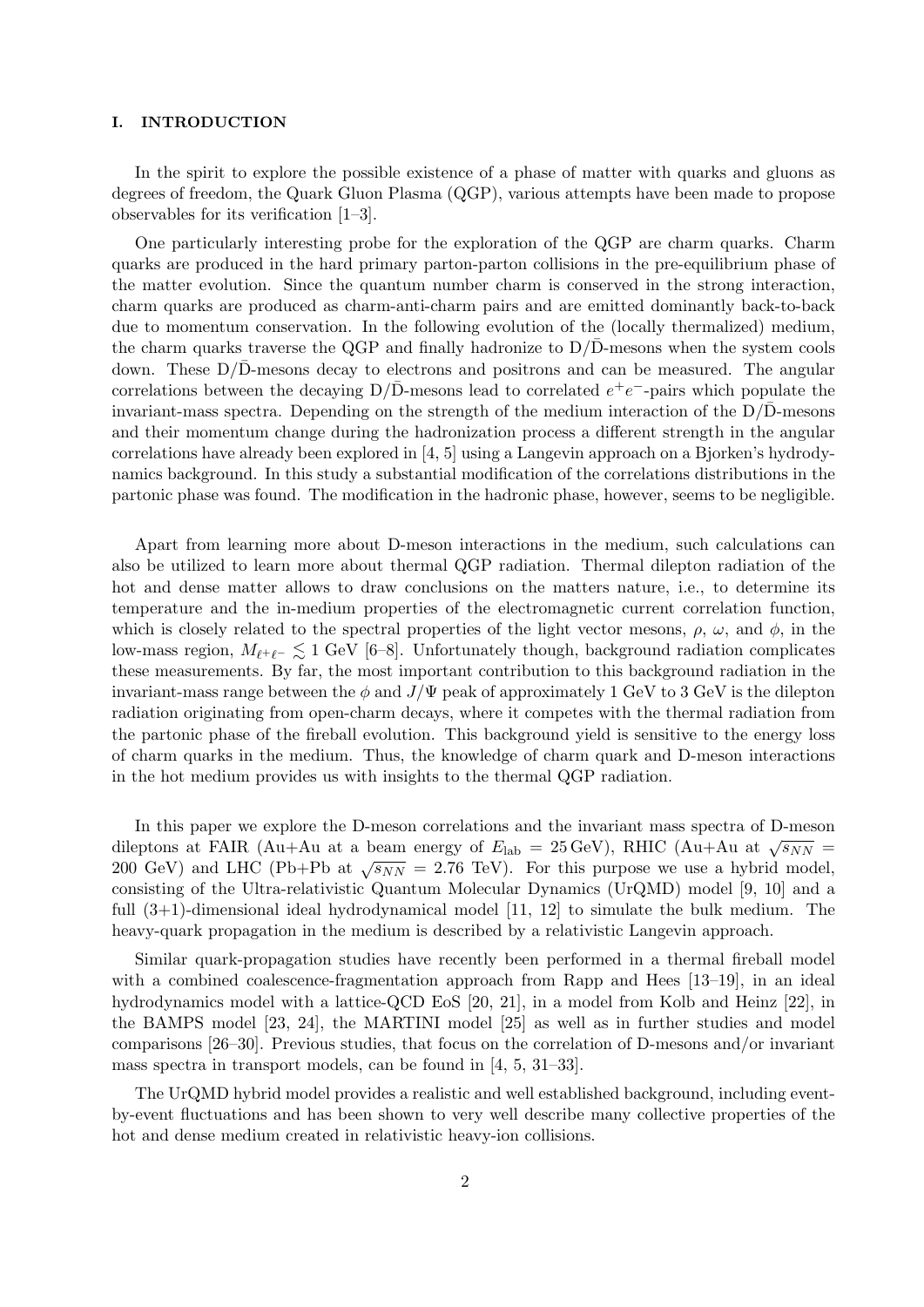# II. DESCRIPTION OF THE MODEL

The UrQMD hybrid model [34] combines the advantages of transport theory and (ideal) fluid dynamics. The initial conditions are generated by the UrQMD model [10, 35, 36], followed by a full (3+1)-dimensional ideal fluid dynamical evolution, including the explicit propagation of the baryon current. After a Cooper-Frye transition back to the transport description, the freeze out of the system is treated dynamically within the UrQMD hadron cascade. The hybrid model has been successfully applied to describe particle yields and transverse dynamics from AGS to LHC energies [34, 37–40] and is therefore a reliable model for the flowing background medium.

The equation of state includes quark and gluonic degrees of freedom coupled to a hadronic parity-doublet model [41]. It has a smooth crossover at low baryon densities between an interacting hadronic system and a quark gluon plasma and a first order phase transition at higher densities. The thermal properties of the EoS are in agreement with lattice QCD results at vanishing baryon density.

For the present study of the charm quark dynamics in the expanding medium of light quarks we employ the well-known stochastic Langevin equation, suitable for numerical simulations [13, 26, 42– 46]. Such a Langevin process reads

$$
\mathrm{d}x_j = \frac{p_j}{E} \mathrm{d}t, \qquad \mathrm{d}p_j = -\Gamma p_j \mathrm{d}t + \sqrt{\mathrm{d}t} C_{jk} \rho_k. \tag{1}
$$

Here  $E = \sqrt{m^2 + \mathbf{p}^2}$ , and  $\Gamma$  is the drag or friction coefficient. The covariance matrix,  $C_{jk}$ , of the fluctuating force is related with the diffusion coefficients. Both coefficients are dependent on  $(t, x, p)$  and are defined in the (local) rest frame of the fluid. The  $\rho_k$  are Gaussian-normal distributed random variables. For details, the reader is referred to [19, 47].

The drag and diffusion coefficients for the heavy-quark propagation within this framework are taken from a resonance approach [44, 47]. It is a non-perturbative approach, where the existence of D-mesons and B-mesons in the QGP phase is assumed. The drag and diffusion coefficients obtained from this approach are shown in Figure 1 (left) as function of the three-momentum  $|\vec{p}|$  at  $T = 180 \,\text{MeV}$  and in Figure 1 (right) as function of the temperature at a fixed three-momentum of  $|\vec{p}| = 0$ .



FIG. 1. (Color online) Drag and diffusion coefficients in the resonance model for charm quarks. Left: The plot shows the dependence of the coefficients on the three-momentum  $|\vec{p}|$  at a fixed temperature of  $T = 180 \,\text{MeV}$ . Right: The plot shows the dependence of the coefficients on the temperature at a fixed three-momentum  $|\vec{p}| = 0$ .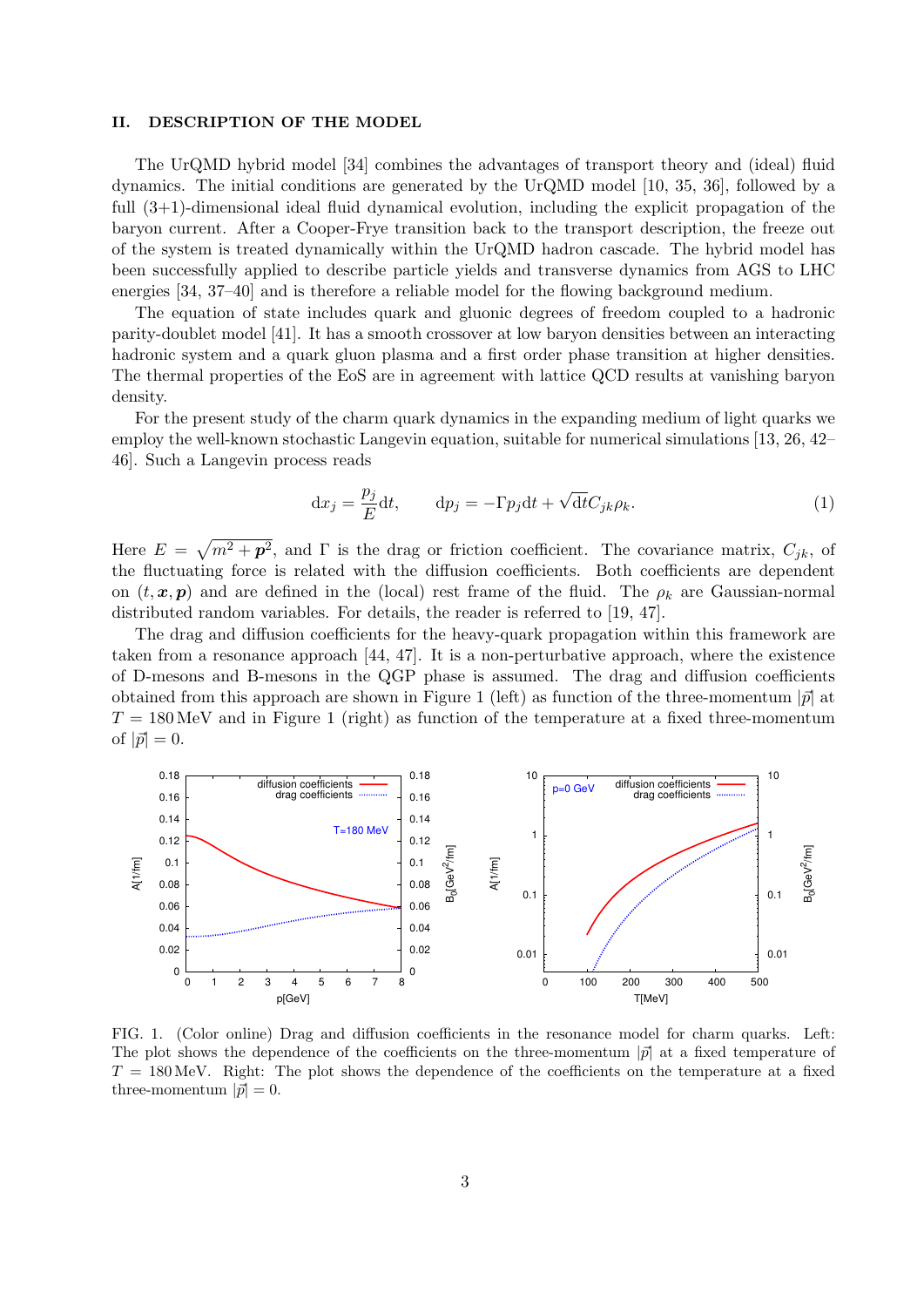The initial production of charm quarks in our framework is based on a time resolved "Glauber" approach [48–51], i.e. we perform first a UrQMD run excluding interactions between the colliding nuclei and save the nucleon-nucleon collision space-time coordinates. These coordinates are used in a second, full UrQMD run as (possible) production space-time coordinates for the charm quarks.

For the initially produced charm quarks at FAIR, RHIC and LHC energies we utilize different models:

• For collisions at  $E_{\text{lab}} = 25 \text{ AGeV}$  we use the D-meson transverse mass spectrum from HSD calculations [52] fitted by

$$
\frac{\mathrm{d}N}{\mathrm{d}p_T} = \frac{C}{\left(1 + A_1 \cdot p_T^2\right)^{A_2}},\tag{2}
$$

with the coefficients  $A_1 = 0.870/\text{GeV}^2$  and  $A_2 = 3.062$ . C is an arbitrary normalization constant with the unit 1/GeV. This function is then used for the initial charm quark production.

• At RHIC  $(\sqrt{s_{NN}} = 200 \text{ GeV})$  we use

$$
\frac{dN}{dp_T} = \frac{C \cdot (1 + A_1 \cdot p_T^2)^2 p_T}{(1 + A_2 \cdot p_T^2)^{A_3}},
$$
\n(3)

with  $A_1 = 2.0/\text{GeV}^2$ ,  $A_2 = 0.1471/\text{GeV}^2$ ,  $A_3 = 21.0$ . C is an arbitrary normalization constant with the unit  $1/\text{GeV}^2$ . This distribution is taken from [13, 44]. It is obtained by using tuned c-quark spectra from PYTHIA. Their pertinent semileptonic single-electron decay spectra account for pp and dAu measurements by the STAR collaboration up to  $p_T = 4 \,\text{GeV}$ . The missing part at higher  $p_T$  is then supplemented by B-meson contributions.

• At LHC ( $\sqrt{s_{NN}}$  = 2.76 TeV) the initial distribution is obtained from a fit to PYTHIA calculations. The fitting function we use is

$$
\frac{\mathrm{d}N}{\mathrm{d}p_T} = \frac{Cp_T}{\left(1 + A_1 \cdot p_T^2\right)^{A_2}}\tag{4}
$$

with the coefficients  $A_1 = 0.379/\text{GeV}^2$  and  $A_2 = 5.881$ . C again is an arbitrary normalization constant with the unit  $1/\text{GeV}^2$ . In all cases we neglect gluon radiation on the outgoing charm quarks and assume a full back-to-back emission of the  $c\bar{c}$  pair.

Starting with these charm-quark distributions as initial conditions we perform in the hydrodynamic state an Ito post-point time-step of the Langevin simulation, employing the local hydro's cell velocities and cell temperatures for the calculation of the momentum transfer to the heavy quarks.

We include a hadronization mechanism for charm quarks into D-Mesons, via the use of a quarkcoalescence mechanism (see [47, 53–55] for details) when the decoupling temperature is reached.

This approach has already been successfully applied to describe experimental measurements of the nuclear modification factor and the elliptic flow at RHIC and LHC energies [47, 53, 54]. Moreover it has been used to predict the medium modification of D-mesons at FAIR energies [55].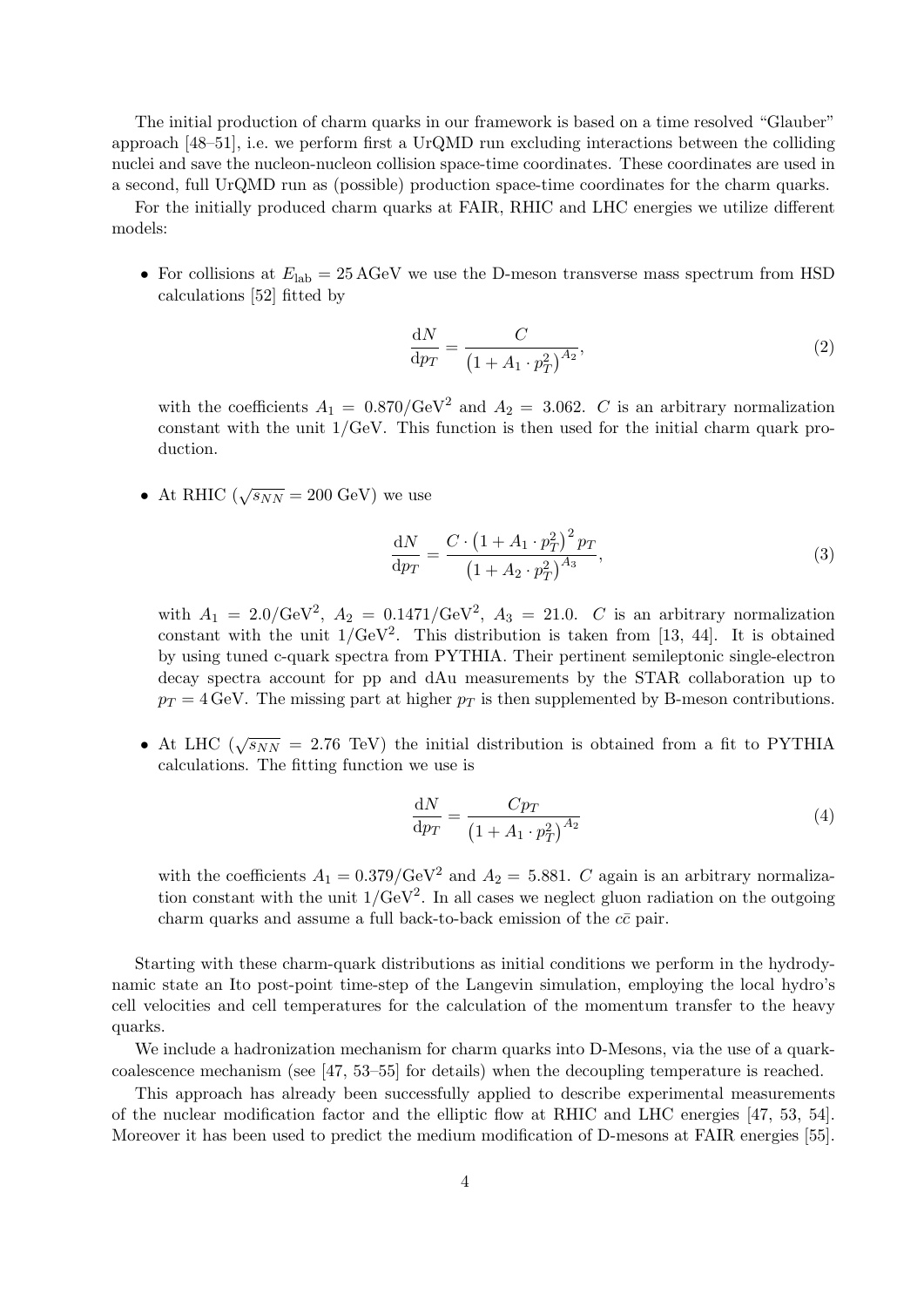## III. THE CORRELATION-ANGLE DISTRIBUTION

Let us start with our results for the azimuth angular correlation, followed by the full angular correlation. We have performed our calculations for FAIR, RHIC and LHC energies in the centrality range of  $\sigma/\sigma_{\text{tot}} = 20\%$ -40%. Our results for the relative azimuth correlation of the decoupled Dmesons, that means the azimuth angle of the momenta between quark pairs emitted back-to-back, are shown in Fig. 2.



FIG. 2. (Color online) Relative azimuth correlations of D-mesons at FAIR, RHIC and LHC energies in the centrality range of 20-40%. Three different scenarios are shown: no interaction with the medium, physical drag and diffusion coefficients and extreme thermalization with 20-fold higher coefficients. The angular modification for the case of no interaction with the medium is due to the coalescence mechanism. The yields are normalized to one.

The following observations can be made:

No interaction: The charm quarks do not interact with the medium. The modification of the initial back-to-back correlation is due to the coalescence mechanism only. We observe that the coalescence alone leads to a considerable modification of the DD angular distribution. This modification grows larger for lower energies since the charm momenta are lower and the modification due to the coalescence with the light quarks is relatively more important.

Physical scenario: We apply the full calculation plus coalescence, which has been successful in describing  $R_{AA}$  and  $v_2$  of non-photonic electrons at RHIC as well as D-mesons at the LHC [47, 53, 54]. Here the angular distribution flattens and virtually all charm quarks interact considerably with the hot medium. The distribution for charm quarks at RHIC and LHC energies does hardly differ while the modification at FAIR energies is somewhat larger due to the slower medium evolution and the stronger modification due to the coalescence mechanism. This finding is in agreement with the calculations of [4].

Extreme heavy-quark thermalization: For this scenario the drag and diffusion coefficients are multiplied by a factor of 20. Therefore the charm quarks become nearly completely thermalized with the bulk medium. The charm quarks tend to adopt angular correlations diametrically opposed to the initial correlations. This is different from the calculated "flat" correlation distribution for full thermalization in [4]. This difference is due to the radial and elliptic flow which has been neglected in the calculation of  $[4]$ , but is included in our full  $(3+1)$ -dimensional hydrodynamic evolution. Charm and anti-charm-quarks which are initially produced back-to-back are dragged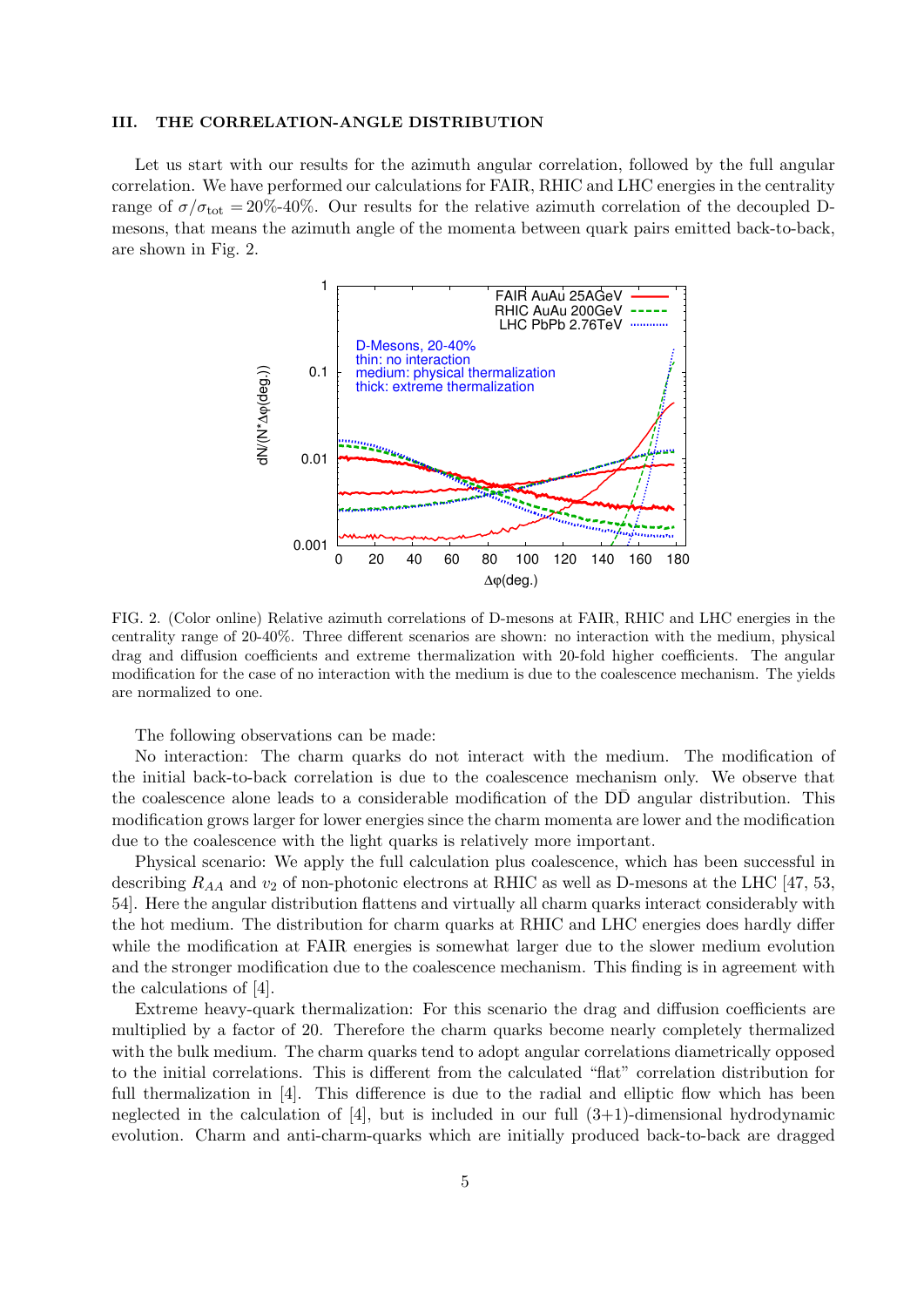with the expanding medium and their angles align.

In the following we will explore the full angular correlations of D-mesons defined by

$$
\Delta \phi = \cos^{-1} \left( \vec{u} \cdot \vec{v} \right) / \left( |\vec{u}| \cdot |\vec{v}| \right). \tag{5}
$$

Our results are shown in Fig. 3.



FIG. 3. (Color online) Angular correlations of D-mesons at FAIR, RHIC and LHC energies in the centrality range of 20-40%. Three different scenarios are shown: no interaction with the medium, physical drag and diffusion coefficients and extreme thermalization with 20-fold higher coefficients. The correlation gets flatter for lower collision energies and larger drag and diffusion coefficients. The angular modification for the case of no interaction is due to the coalescence mechanism. The yields are normalized to one.

Here, for random angular correlations the distribution corresponds to the geometrical sin  $\Delta\Phi$ dependence. As already seen in case of the azimuthal correlations, the correlations are moved to smaller angles for higher drag and diffusion coefficients. For the extreme thermalization scenario the D-mesons are preferably correlated with small angles due to the substantial radial and elliptic flow, as already seen in Fig. 2.

#### IV. THE INVARIANT MASS SPECTRA OF ELECTRONS FROM D-MESON DECAYS

As described in the introduction, electrons/positrons from DD-meson decays are the main background contribution for thermal QGP radiation in the invariant mass region of 1 to 3 GeV. Therefore, these invariant mass spectra will be explored for FAIR, RHIC and LHC energies in the following. Finally, the invariant mass spectrum at RHIC energy will be compared to available data.

To obtain these invariant mass spectra, we have described the decay of the (still correlated) Dand  $\overline{D}$ -mesons to  $e^+e^-$  pairs using PYTHIA. Our results are shown in Fig. 4.

Again the results for the three different energies assuming no thermalization, normal thermalization and extreme thermalization are shown. As expected the invariant mass spectra are softer for lower collision energies. At all energies the different thermalization scenarios lead to considerably different results. High thermalization leads to a strong suppression of high momentum particles, and the spectra become softer. In contrast to our calculations for the angular correlation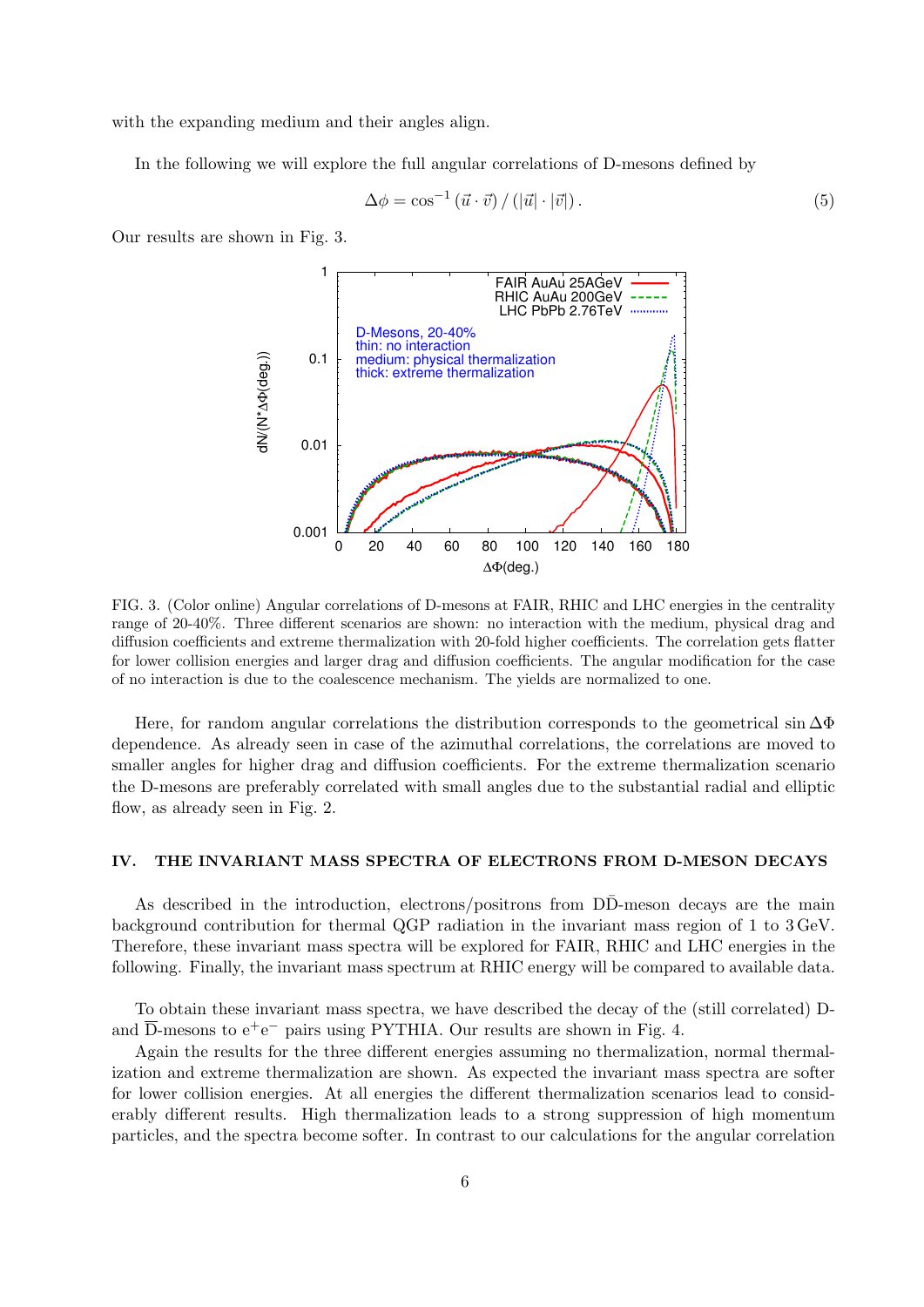

FIG. 4. (Color online) Invariant mass spectra of electrons from D-meson decays at FAIR, RHIC, and LHC energies in the of 20-40% centrality class. Three different scenarios are shown: no interaction with the medium, physical drag and diffusion coefficients and extreme thermalization with 20-fold higher coefficients. The spectra are harder for higher collision energies. Thermalization leads to considerably softer invariant mass spectra. The yields are normalized to one.

we see differing results for the different collision energies also when applying the full thermalization scenario. The reason are the higher momenta of the D-mesons at higher collision energies which translate to harder decay spectra.

Finally we compare our calculation to an experimentally measured invariant-mass spectrum from the PHENIX experiment at RHIC. Here we have performed a minimum bias calculation  $(\sigma/\sigma_{\text{tot}} = 0\% \text{-} 92\%)$  and applied the appropriate experimental cuts. The result is shown in Fig. 5.

Here especially the  $M_{\ell^+\ell^-}$  range between the  $\phi$ - and J/Ψ peak of  $\sim 1$  to 3 GeV is of large interest because thermal dilepton radiation from the hot and dense matter is expected to dominate among all other thermal sources in this range. Our UrQMD calculation excluding interactions of the charm quarks with the medium approximately matches the measured dilepton radiation in the range of 1 to 3 GeV. If we include interactions of the charm quarks with the medium in the calculation (physical thermalization scenario) our result well underestimates the experimental data. This difference between the dilepton contribution of D-meson decays and the experimental dilepton measurements might originate from thermal radiation and might therefore be a QGP signal. It increases significantly in the dilepton mass range from 1 to 3 GeV. For completion we also included our calculation for extreme thermalization. Here high invariant masses are strongly suppressed and the difference between our calculation and the measured data is substantial in the invariant mass range of interest.

The difference of our calculation excluding interactions and the pp calculation in PYTHIA is, besides the hadronization mechanism, due to the different initial charm-quark distributions used. The random correlation that is used by the PHENIX collaboration assumes a flat angular correlation in contrast to the results of the calculation (cf. Fig. 3).

# V. SUMMARY

In this paper we have calculated the angular correlations of D-mesons and the invariant-mass spectra of  $e^+e^-$  pairs from correlated D- and  $\overline{D}$ -meson decays using a Langevin simulation within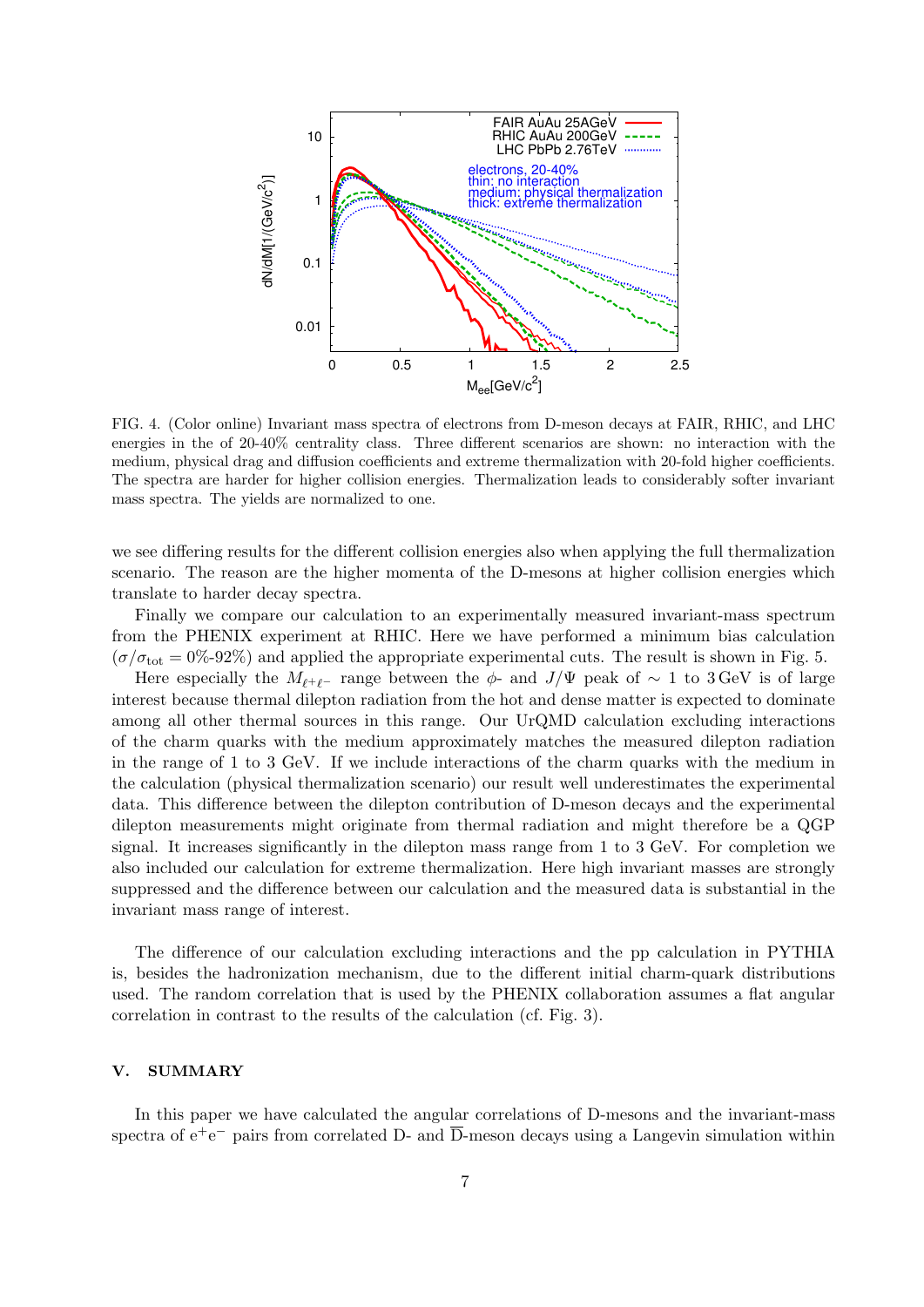

FIG. 5. (Color online) Invariant mass spectra of electrons in Au+Au collisions at  $\sqrt{s}_{NN} = 200 \,\text{GeV}$  in the centrality range of 0-92% (min. bias). A rapidity cut of  $|y| < 0.35$  and a momentum cut of  $p_T^e = 0.2 \text{GeV/c}$ are applied. The dilepton data points are taken from a PHENIX measurement [56]. They are compared to calculations of electrons from D-meson decays. Also the pp calculation in PYTHIA and the random correlation calculation are taken from PHENIX [56]. The UrQMD calculations show three different scenarios: no interaction with the medium, physical drag and diffusion coefficients and extreme thermalization with 20 times higher coefficients. The difference between our physical scenario and the measured dilepton decays might be due to thermal radiation from the medium. The yields are normalized to the PYTHIA pp yield taken from [56].

the UrQMD hybrid model for the bulk-medium evolution at FAIR, RHIC and LHC energies. For these calculations we have assumed a scenario without interactions of charm quarks with the medium, a physical scenario with realistic drag and diffusion coefficients (providing a satisfactory description of data on the  $R_{AA}$  and  $v_2$  of non-photonic electrons at RHIC and D-mesons at LHC) and a scenario of extreme thermalization with strongly enhanced drag and diffusion coefficients.

The azimuthal correlation distributions show a flattening of the distribution function for higher drag and diffusion coefficients as predicted in an earlier calculation [4]. For an extreme thermalization, however, the correlation function tends to small angles do to the radial and elliptic flow developing in our hydrodynamic calculation. This effect can also be observed when exploring the full angular correlation distribution.

Subsequently, we have studied the invariant mass spectra of the electrons from D-meson decays and find softer spectra for low collision energies. Moreover the spectra show a considerably softer shape in case of stronger heavy-flavour-medium interactions.

Finally we have compared our calculations to experimental data from the PHENIX experiment. Here we find that our physical scenario cannot saturate the dilepton radiation in the dilepton invariant mass range between 1 and 3 GeV as a single source. We deduce that the difference between the experimental measurement and our calculation might be due to thermal radiation of the hot medium and might therefore originate from thermal QGP radiation.

We conclude, that a measurement of the angular correlation function would allow to check the validity of our model approach for D-meson correlations and therefore directly lead to a more definite estimation of the QGP background radiation.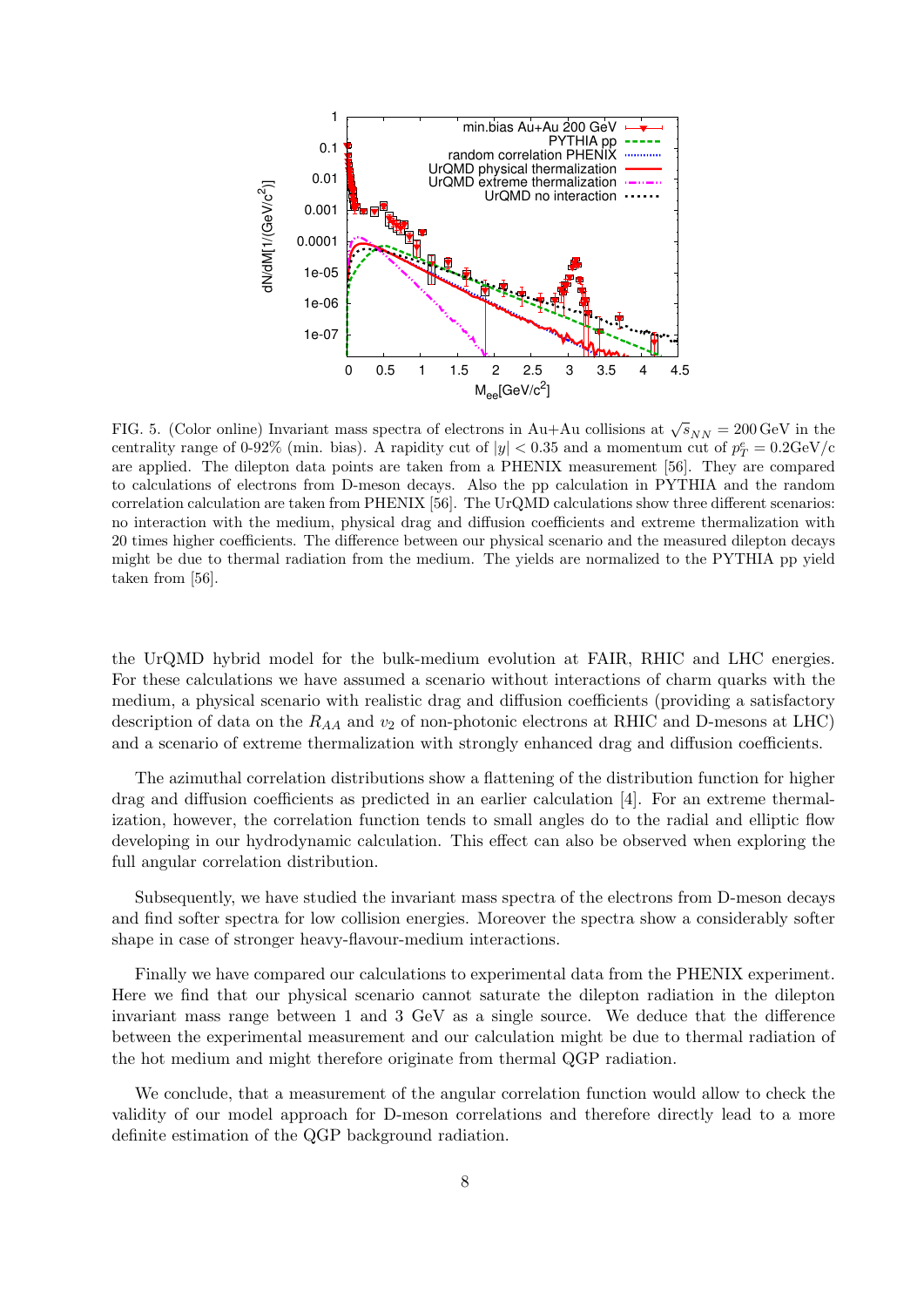#### VI. ACKNOWLEDGMENTS

We are grateful to the Center for Scientific Computing (CSC) and the LOEWE-CSC at Frankfurt for providing computing resources. T. Lang gratefully acknowledges support from the Helmholtz Research School on Quark Matter Studies. This work is supported by the Hessian LOEWE initiative through the Helmholtz International Center for FAIR (HIC for FAIR). J. S. acknowledges a Feodor Lynen fellowship of the Alexander von Humboldt foundation. This work is supported by the Office of Nuclear Physics in the US Department of Energy's Office of Science under Contract No. DE-AC02-05CH11231, the GSI Helmholtzzentrum and the Bundesministerium für Bildung und Forschung (BMBF) grant No. 06FY7083.

- [1] J. Adams *et al.* (STAR Collaboration), Nucl. Phys. A  $757$ , 102 (2005), arXiv:nucl-ex/0501009 [nucl-ex].
- [2] K. Adcox et al. (PHENIX Collaboration), Nucl. Phys. A 757, 184 (2005), arXiv:nucl-ex/0410003 [nuclex].
- [3] B. Muller, J. Schukraft, and B. Wyslouch, (2012), arXiv:1202.3233 [hep-ex].
- [4] X. Zhu, M. Bleicher, S. Huang, K. Schweda, H. Stoecker, et al., Phys. Lett. B 647, 366 (2007), arXiv:hep-ph/0604178 [hep-ph].
- [5] K. Schweda, X. Zhu, M. Bleicher, S. Huang, H. Stoecker, et al., Braz.J.Phys. (2006), arXiv:nuclex/0610043 [nucl-ex].
- [6] R. Rapp, Phys. Rev. C 63, 054907 (2001), arXiv:hep-ph/0010101 [hep-ph].
- [7] K. Gallmeister, B. Kampfer, and O. Pavlenko, Phys. Rev. C 57, 3276 (1998), arXiv:hep-ph/9801435 [hep-ph].
- [8] E. V. Shuryak, Phys. Rev. C 55, 961 (1997), arXiv:nucl-th/9605011 [nucl-th].
- [9] S. Bass, M. Belkacem, M. Bleicher, M. Brandstetter, L. Bravina, et al., Prog. Part. Nucl. Phys. 41, 255 (1998).
- [10] M. Bleicher, E. Zabrodin, C. Spieles, S. Bass, C. Ernst, et al., J. Phys. G 25, 1859 (1999).
- [11] D. H. Rischke, S. Bernard, and J. A. Maruhn, Nucl. Phys. A 595, 346 (1995).
- [12] D. H. Rischke, Y. Pursun, and J. A. Maruhn, Nucl. Phys. A 595, 383 (1995).
- [13] H. van Hees, M. Mannarelli, V. Greco, and R. Rapp, Phys. Rev. Lett. 100, 192301 (2008).
- [14] H. van Hees, V. Greco, and R. Rapp, (2007), arXiv:0706.4456 [hep-ph].
- [15] V. Greco, H. van Hees, and R. Rapp, (2007), arXiv:0709.4452 [hep-ph].
- [16] H. van Hees, M. Mannarelli, V. Greco, and R. Rapp, Eur. Phys. J. 61, 799 (2009).
- [17] R. Rapp, D. Cabrera, V. Greco, M. Mannarelli, and H. van Hees, (2008), arXiv:0806.3341 [hep-ph].
- [18] R. Rapp and H. van Hees, (2008), published in The Physics of Quarks: New Research, Nova Publishers (Horizons in World Physics, Vol. 265) (2009), arXiv:0803.0901 [hep-ph].
- [19] R. Rapp and H. van Hees, (2009), published in R. C. Hwa, X.-N. Wang (Ed.), Quark Gluon Plasma 4, World Scientific, p. 111, arXiv:0903.1096 [hep-ph].
- [20] M. He, R. J. Fries, and R. Rapp, (2012), arXiv:1204.4442 [nucl-th].
- [21] M. He, R. J. Fries, and R. Rapp, (2012), arXiv:1208.0256 [nucl-th].
- [22] J. Aichelin, P. Gossiaux, and T. Gousset, (2012), arXiv:1201.4192 [nucl-th].
- [23] J. Uphoff, O. Fochler, Z. Xu, and C. Greiner, Phys. Rev. C 84, 024908 (2011).
- [24] J. Uphoff, O. Fochler, Z. Xu, and C. Greiner, (2012), arXiv:1205.4945 [hep-ph].
- [25] C. Young, B. Schenke, S. Jeon, and C. Gale, (2011), arXiv:1111.0647 [nucl-th].
- [26] G. D. Moore and D. Teaney, Phys. Rev. C 71, 064904 (2005).
- [27] I. Vitev, A. Adil, and H. van Hees, J. Phys. G 34, S769 (2007).
- [28] P. Gossiaux, J. Aichelin, T. Gousset, and V. Guiho, J. Phys. G 37, 094019 (2010).
- [29] P. B. Gossiaux, S. Vogel, H. van Hees, J. Aichelin, R. Rapp, M. He, and M. Bluhm, Phys. Rev. C (2011).
- [30] P. Gossiaux, J. Aichelin, and T. Gousset, Prog. Theor. Phys. Suppl. **193**, 110 (2012).
- [31] E. Bratkovskaya, O. Linnyk, V. Konchakovski, W. Cassing, V. Ozvenchuk, et al., (2012), arXiv:1207.3198 [nucl-th].